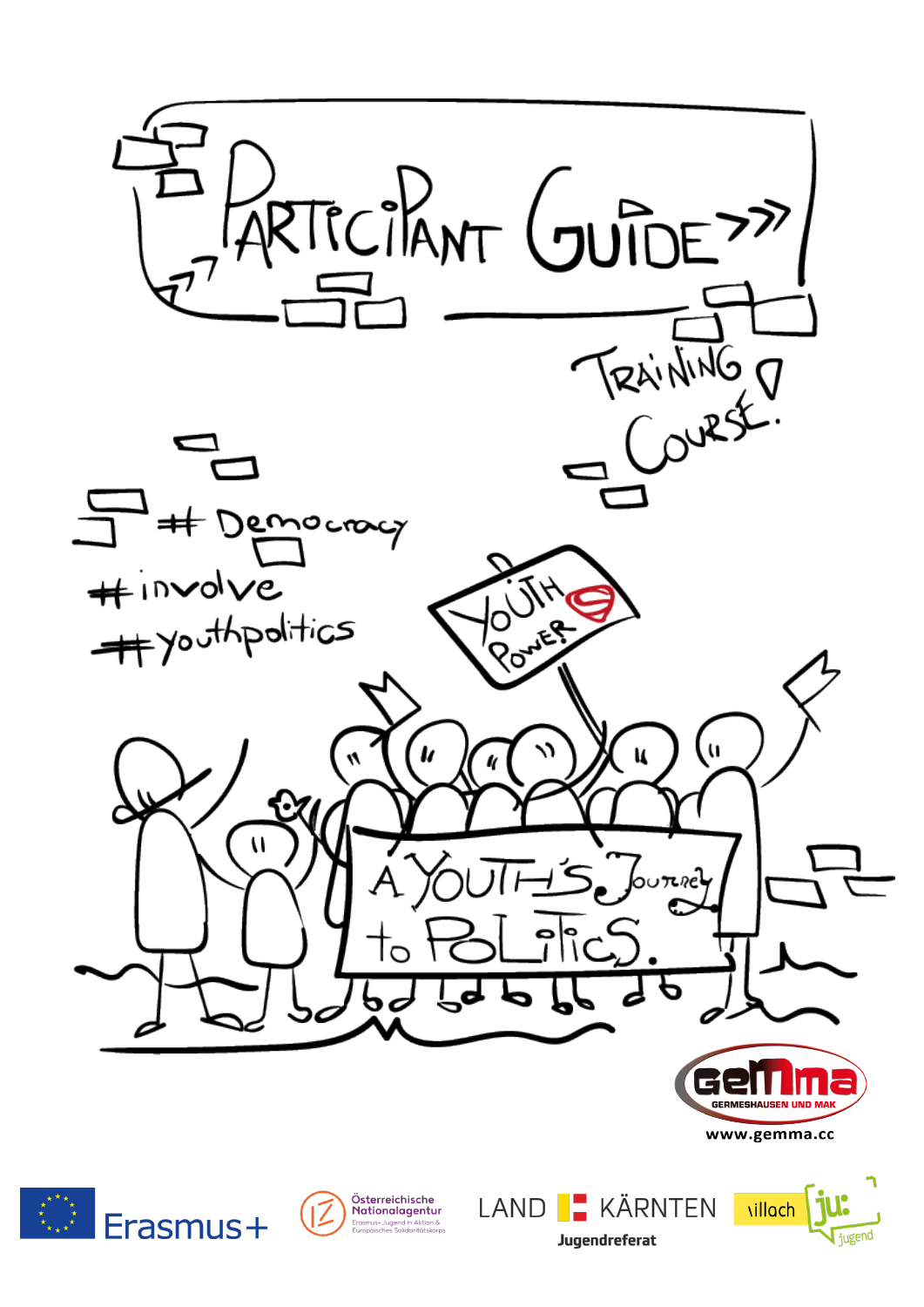# -WELCOME-

#### **ERASMUS+ PROGRAMME**

#### **KA 1.4.3 – MOBILITY OF YOUTH WORKERS**

#### **TRAINING COURSE ON HOW TO USE POLITICS IN AN ATTRACTIVE AND POSITIVE WAY Velden am Wörthersee, Austria Monday 14th October 2019 (arrival day) – Monday 21st October 2019 (departure day)**

Congratulations!

You are a partner/participant in the Training Course "**A YOUTH'S JOURNEY TO POLI-TICS**" and you are among the 27 participants that will take part at the training. There will be participants from **Austria, Slovenia, Spain, Czech Republic, Italy, Cyprus, Estonia, Romania, Latvia, North Macedonia and Bulgaria.**

You are participating, because we believe that you will benefit from the training course in your role as a Youth Worker. You will be the one to share your experience with others. We hope that these 8 days at **"A Youth's Journey to Politics**" will be a vivid and useful intercultural experience. To achieve this, we need to look at some practical needs as well and therefore we have prepared this **PARTICIPANT SURVIVAL GUIDE**, that should answer

many questions and prepare you for the project.

#### **READ THE GUIDE CAREFULLY AND KEEP IT WITH YOU ON YOUR TRAVELS!**

**(so you can check the information whenever you need)**

**We are looking forward to meet you in Austria!**

NUSTRIA

-1-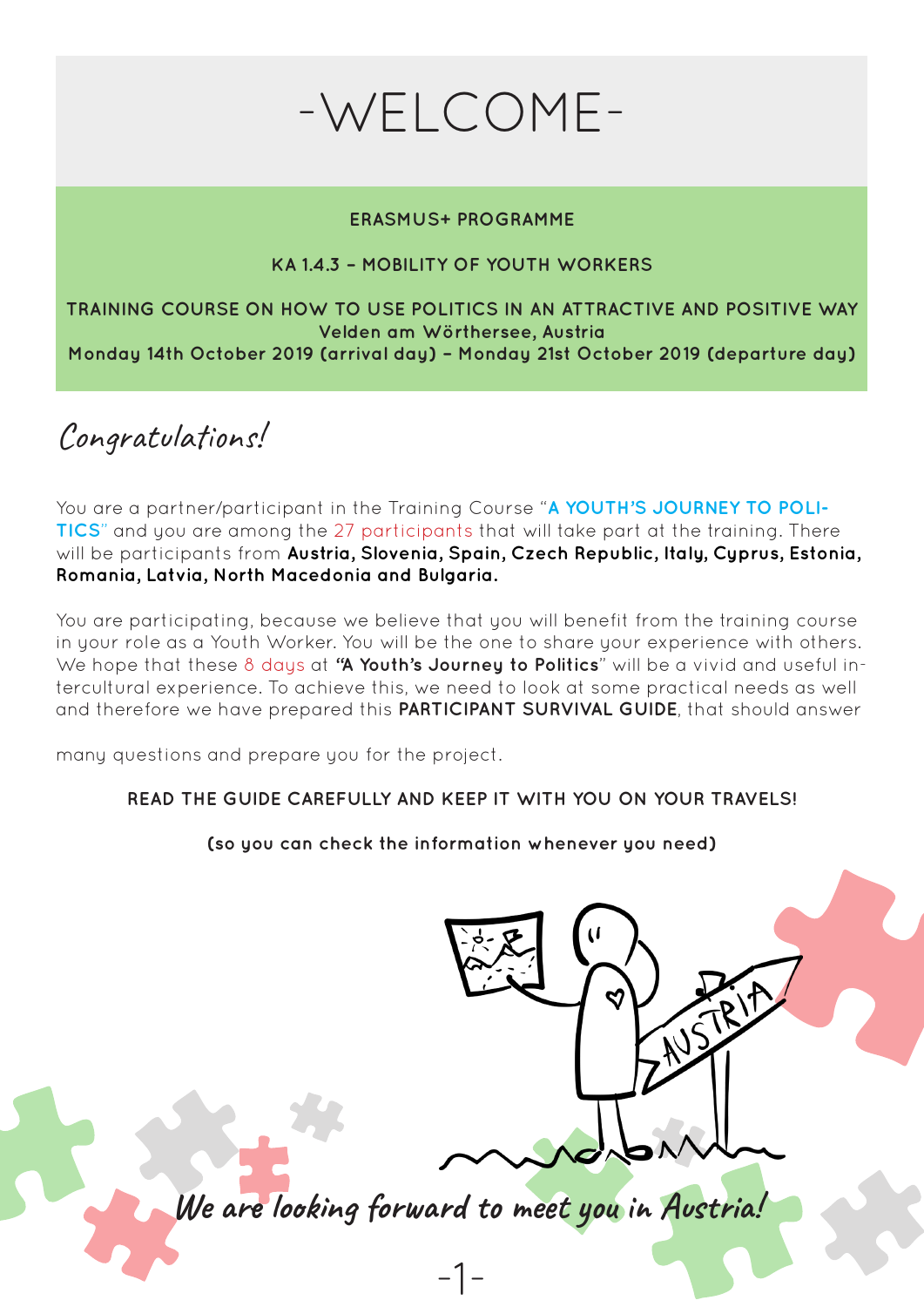### -THE TEAM-

The team is fixed but you have to wait until you get to Velden am Wörthersee in Austria to check us out. We can tell you that the team of organizers and facilitators are from Estonia, Italy and Austria and are very excited to work together with you.



And how will we do that? It will be a training course, but it's not like the ones where you can sit back and relax. We will use active methods, based on experimental learning, in combination with practical theory. This means that you will work in workshops, with role plays and exchange the experiences you have and plan concrete future projects.

#### We are all ready and prepeared to meet you soon in our project!

### -CONTENT AND ACTIVITIES-

**"A YOUTH'S JOURNEY TO POLITICS"** is aiming to tackle certain issues youth workers face, such as passiveness towards local, national and European topics as well as increasingly extreme positions in politics. The training course aims to empower youth workers to be able to explain and involve young people in politics by equipping them with hands-on skills, democratic attitude and knowledge of political processes.

-2-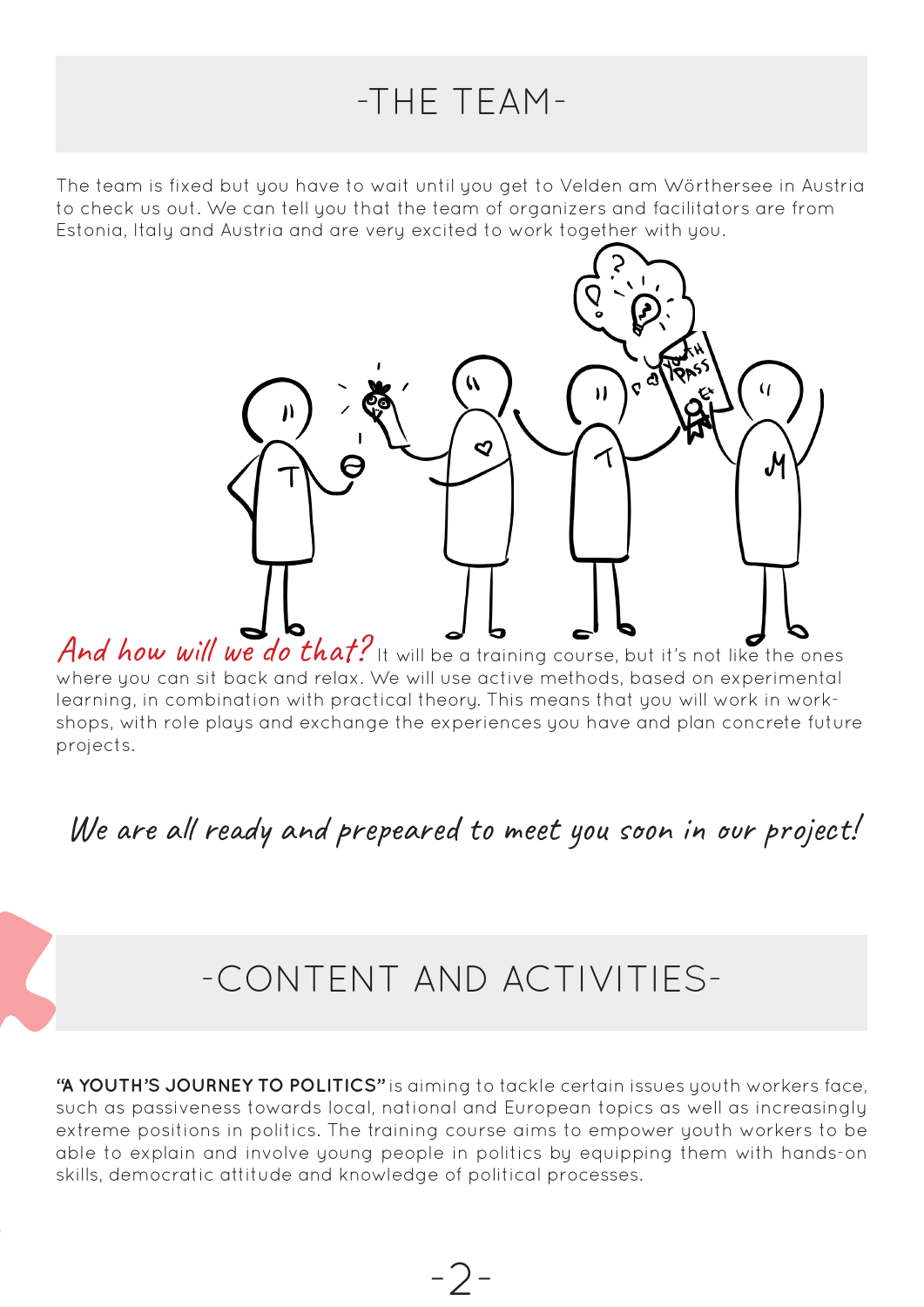#### **\*\*WORKING LANGUAGE**

**Whilst many of you speak many different languages the official training language will be in ENGLISH ONLY!**



**"A YOUTH'S JOURNEY TO POLITICS" Training Programme will achieve the following objectives: To create a common definition and understanding of what politics is and how it functions in a modern democracy. To foster the connection between active participation and the Euro pean Charter of Fundamental Rights. To understand what policies are and how they are created, and what are the processes and mechanisms implied, and learn about existing tools like Structured Dialogue and Co-Management applied to youth policies. To learn about advocacy and communication in the world of politics and governance. To discover how politics function at European level, the importance of networking with other societal sectors. To plan local actions where youth organisations and youth workers get involved with local/national decision-making bodies, by designing a youth policy amendment, propose it, network, and submit it.**

-3-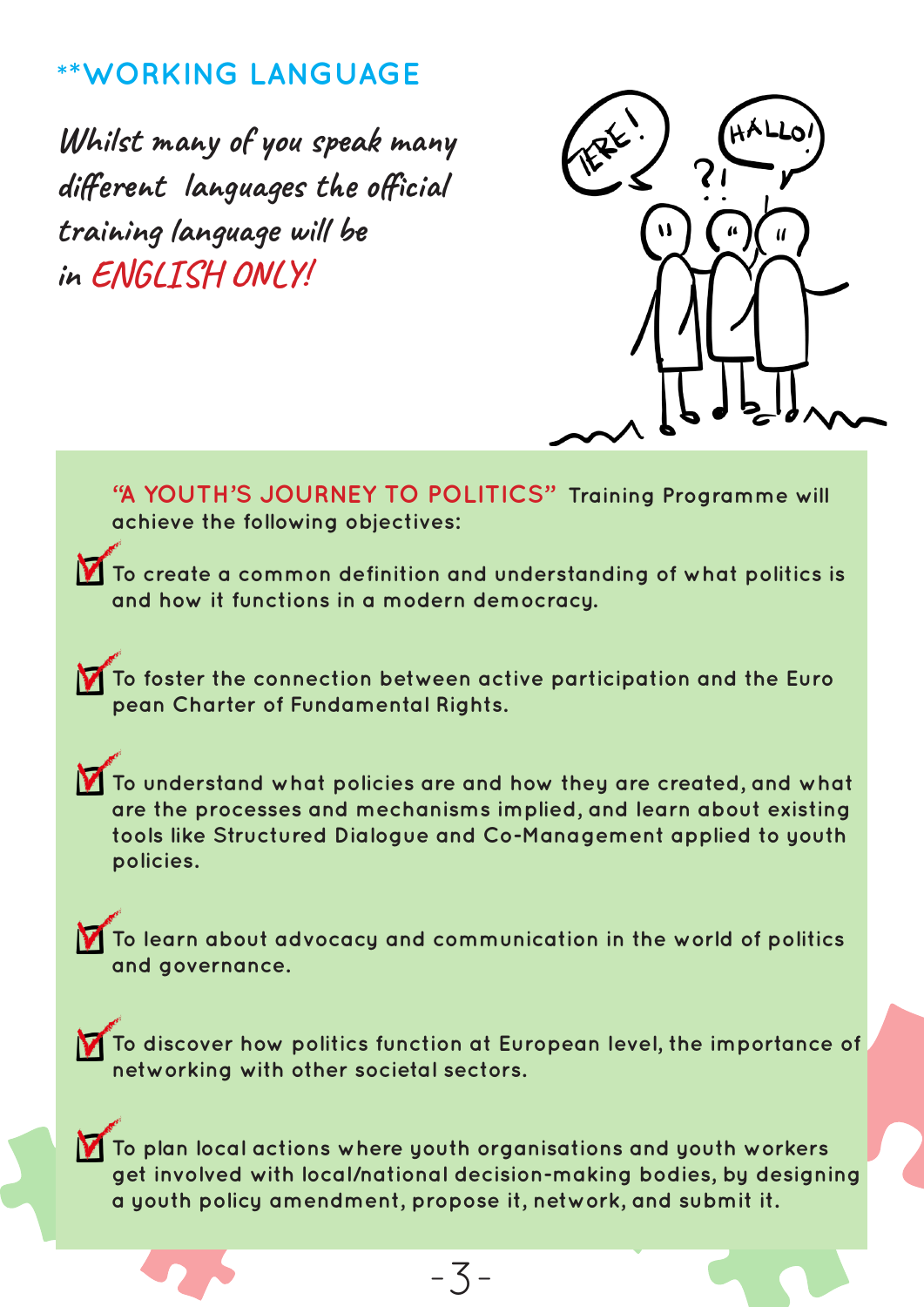# -INTERCULTURAL EVENING-

During the training course we plan to arrange an Intercultural Evening. You will present your own cultures – national, regional, personal or any kind of culture you feel you belong to.

These presentations, you will have one evening per country, should not be a "lecture" but should be done in the creative way. This means that all options are possible. **A culture may be presented by a song, a story, a poem, a dance, some drink or food, etc. You may bring pictures, music or anything which you consider to be most appropriate to present your culture.**

We appreciate if you find catchy and creative way to present your culture.

*\*\*We will not have a kitchen to prepare the meals for the intercultural evening, so we suggest that you adapt your food and drinks to that reality (we can arrange a refrigerator, if necessary). More details will follow during the training.*

# -MARCET OF ORGANISATIONS-

One of the nice side effects of international training is the opportunity to meet new nice and interesting people from different organisations all over Europe. So let us know which context are you recently active in and present your organization and their work.

**Bring you promo materials and use your chance to meet future partners!**

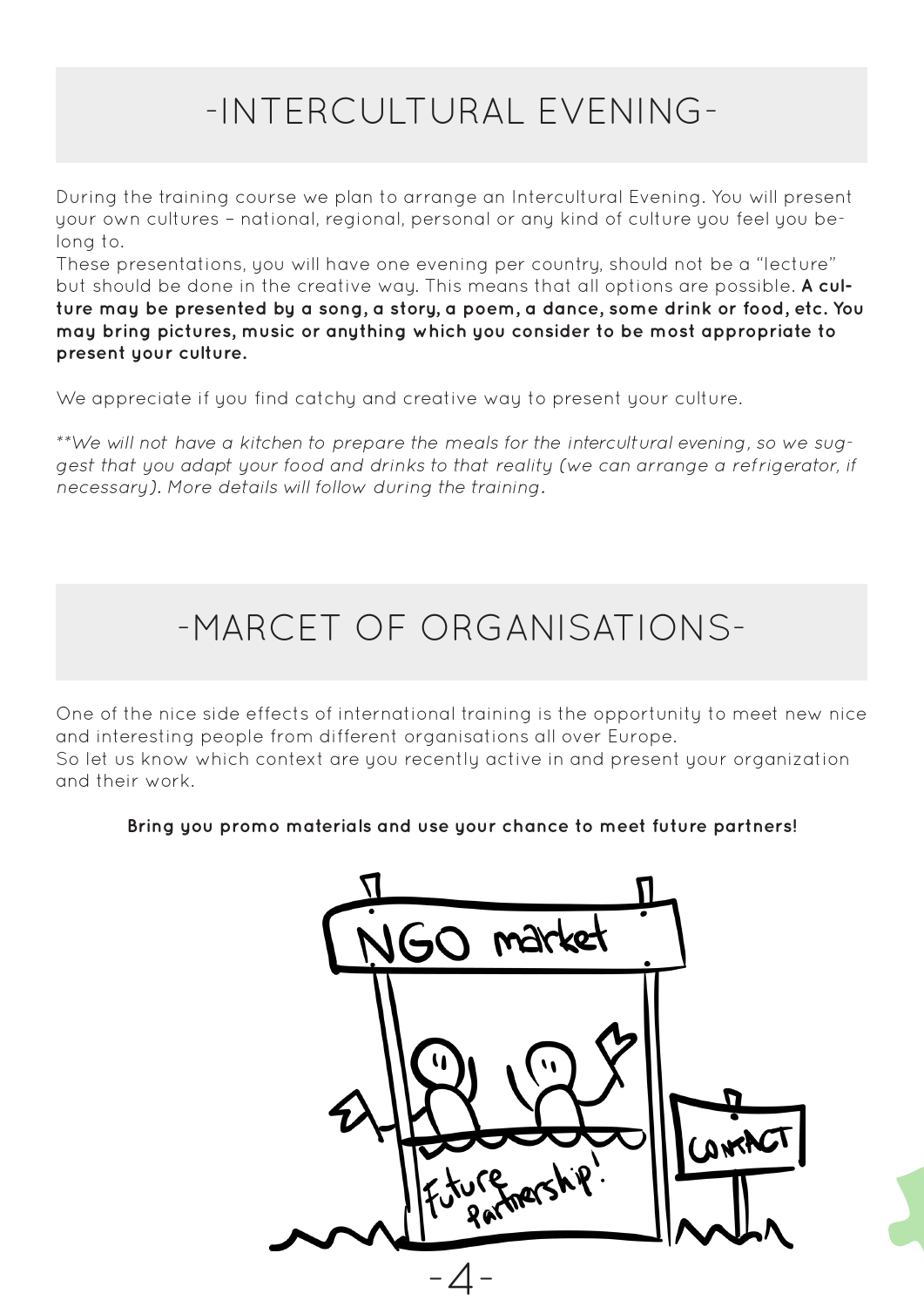### -PREPEARING THE CONTENT-

In this section you can find web-links which will help to broaden your understanding of the youth in action programme, non-civic and intercultural education in the European context. These links will be useful for you before the training (in terms of introduction) and after the event (in terms of future project implementations as well as training opportunities).

Check out all of those useful liks:

#### General information on European Youth Program

**>>>>**http://ec.europa.eu/youth/index\_en.htm Information on the European Youth in Action Program. User's guide is available.

Non-formal education and intercultural learning **>>>>**http://www.infed.org/biblio/b-nonfor.htm

### Formal/Non-Formal/informal Education background.

**>>>>**http://www.efc.be/ftp/public/cpi/TCFF%20Intercultural%20Learning.pdf

-5-

Intercultural learning. **>>>>**http://www.youth-partnership.net/youth-partnership/publications/T-kits/T\_kits T-kit publications connected with european youth work.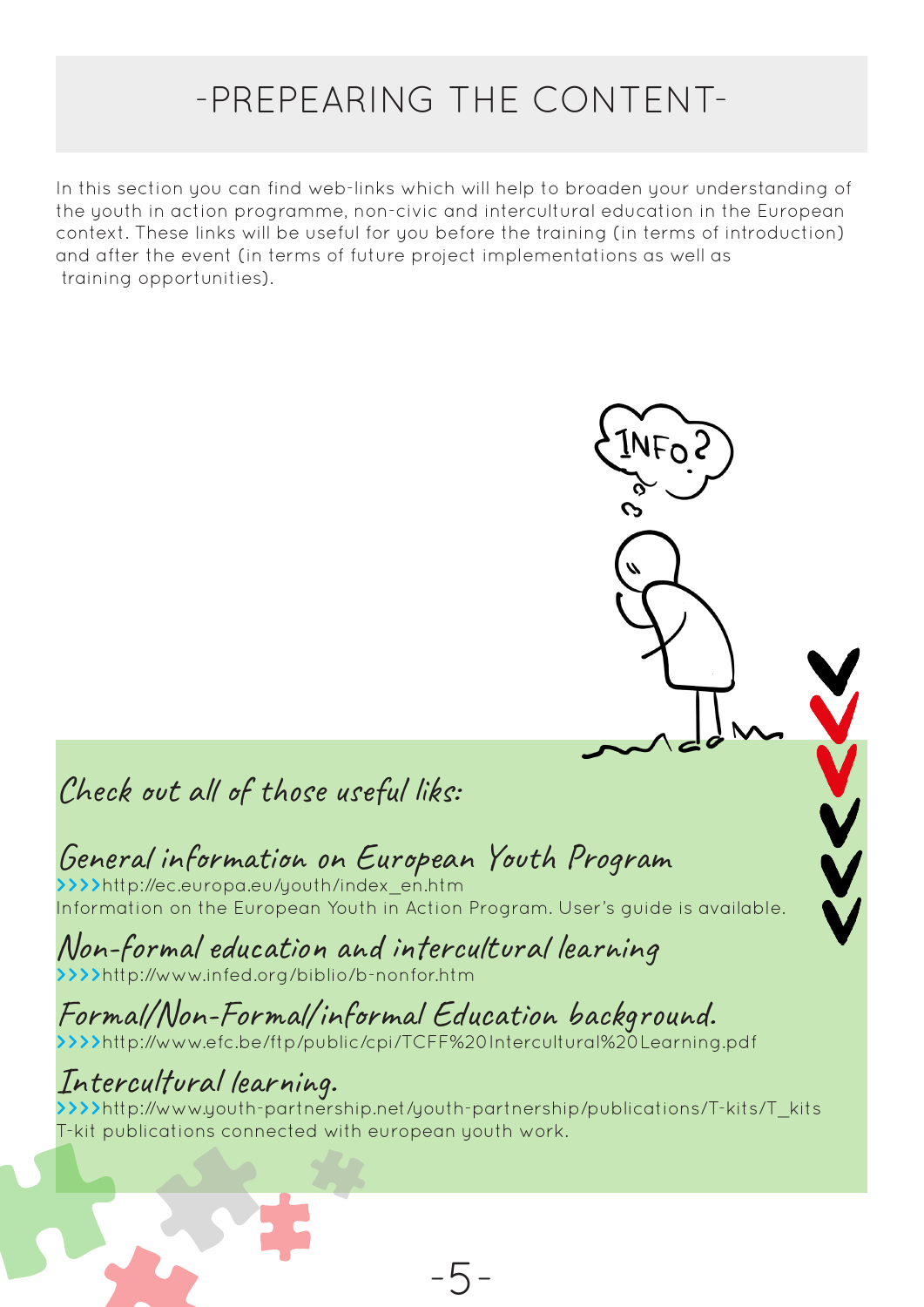## -NUMBER OF PARTICIPANTS-

**"A Youth's Journey to Politics"** will gather 27 participants from 11 different countries. Check bellow to discover how many placents your organisation have.

| <b>ORGANISATSION</b><br>                       | <b>COUNTRY</b>  | NUMBER OF PARTICIPANTS  |
|------------------------------------------------|-----------------|-------------------------|
| <b>GEMMA</b>                                   | AUSTRIA         | $\overline{\mathbf{4}}$ |
| NÜH<br>                                        | ESTONIA         | $\overline{3}$          |
| ORIEL                                          | <b>ITALY</b>    | $\overline{3}$          |
| DRUŠTVO MLADI EVROPEJCI :                      | SLOVENIA        | $\overline{2}$          |
| <b>GET INVOLVED</b>                            | <b>BULGARIA</b> | $\overline{2}$          |
| PLANBE PLAN IT BE IT                           | <b>CYPRUS</b>   | $\overline{2}$          |
| EUROPEAN YOUTH CENTER BRECLAV : CZECH REPUBLIC |                 | $\overline{2}$          |
| <b>DO GREAT THINGS</b>                         | LATVIA          | $\overline{2}$          |
| LOESJE BITOLA                                  | NORTH MACEDONIA | $\overline{2}$          |
| CULTURAL SOMOS EUROPE                          | SPAIN           | $\overline{2}$          |
| TINERII 3D                                     | <b>ROMANIA</b>  | $\overline{2}$          |
| ACT O'CLOCK                                    | ROMANIA         |                         |

-COSTS-

There is a participation fee of **EUR 30,00 per participant**, which you can pay during the reimbursement procedure. Board, lodging and programme costs will be provided and paid 100% by grant from the Austrian Erasmus+ National Agency. But it is recommended to have a personal disposal for drinks, small shoppings, etc.

We have a budget for travel costs. According to the restrictions of the Erasmus+ Programme we can only refund up to some of the travel cost, if the following points are fulfilled:

-6-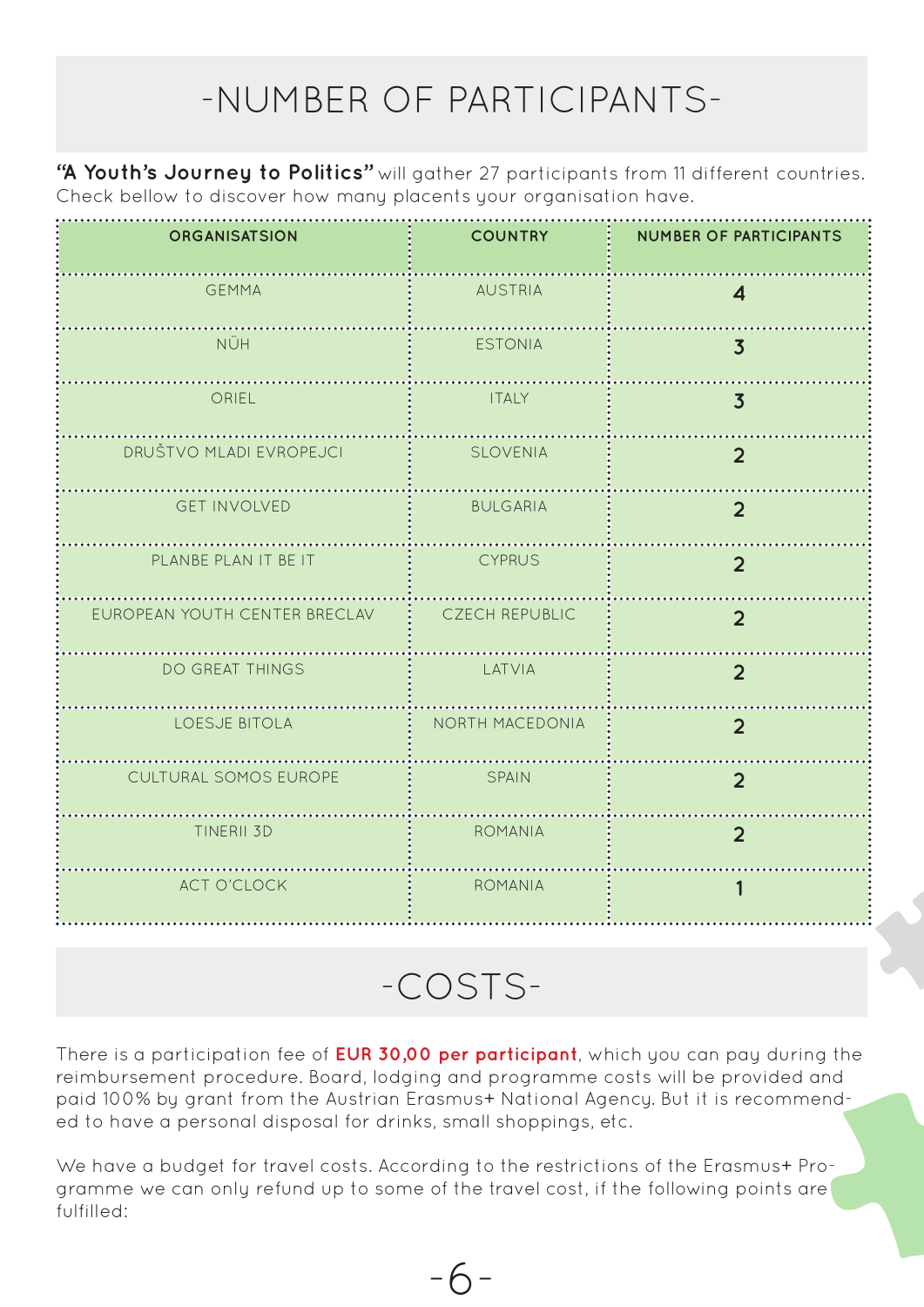• Your travel route is from your home town to the venue in Austria (Velden am Wörthersee) and back (if you are not travelling from your hometown, contact us previously).

• You have chosen reasonable and economic means of transportation (e.g. APEX or student fares for flight tickets, cheap airlines, 2nd class trains).

• Your travel dates are according to the programme (two days plus or minus is O.K., if you can prove that this transfer is cheaper, in other cases please contact us previously.

• You have a receipt or invoice for the cost of your plane ticket and the boarding cards or the train/bus tickets. If you go by plane and book an e-ticket please send us a copy by email **(anna@gemma.cc).**

# -TRAVEL BUDGET-

| <b>ORGANISATSION</b>                           | <b>COUNTRY</b>  | : TRAVEL GRANT PER PARTICI-<br><b>PANT (EUROS)</b> |
|------------------------------------------------|-----------------|----------------------------------------------------|
| <b>GEMMA</b>                                   | <b>AUSTRIA</b>  | $0 -$                                              |
| NÜH                                            | <b>ESTONIA</b>  | $275 -$                                            |
| ORIEL                                          | <b>ITALY</b>    | $180 -$                                            |
| DRUŠTVO MLADI EVROPEJCI                        | SLOVENIA        | $20 -$                                             |
| <b>GET INVOLVED</b>                            | <b>BULGARIA</b> | $275. -$                                           |
| PLANBE PLAN IT BE IT                           | <b>CYPRUS</b>   | $360 -$                                            |
| EUROPEAN YOUTH CENTER BRECLAV : CZECH REPUBLIC |                 | $180 -$                                            |
| <b>DO GREAT THINGS</b>                         | LATVIA          | $275 -$                                            |
| LOESJE BITOLA                                  | NORTH MACEDONIA | $275 -$                                            |
| CULTURAL SOMOS EUROPE                          | SPAIN           | $275. -$                                           |
| TINERII 3D                                     | ROMANIA         | $275 -$                                            |
| ACT O'CLOCK                                    | <b>ROMANIA</b>  | $275. -$                                           |

-7-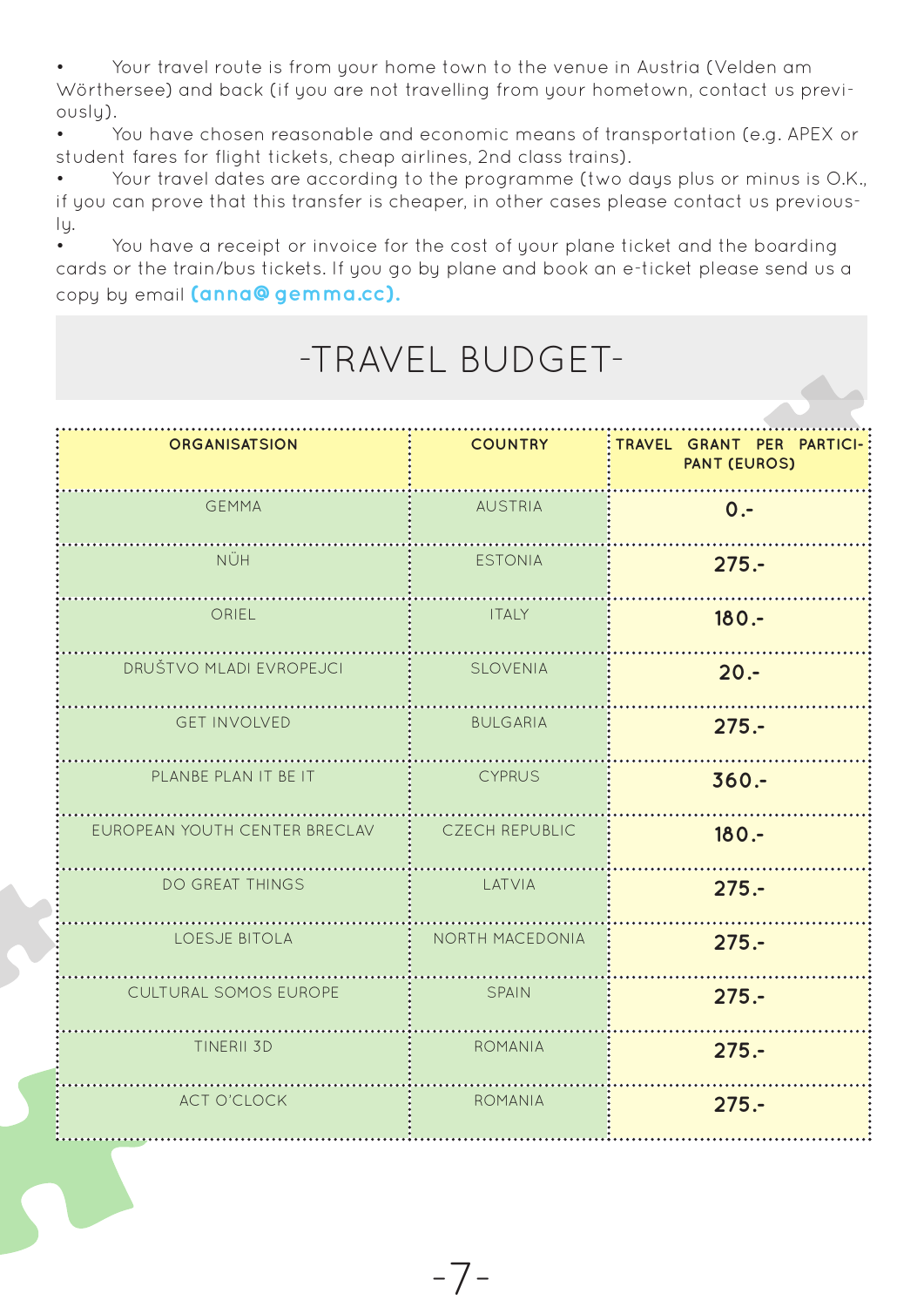**After you have booked your tickets, please send us the following details as soon as possible: >>>>Name of the Traveller (Participant) >>>>Date and Time of the Arrival and Departure >>>>Price of the tickes**

**Please send all the tickets and travel information to our project coordinator:**

#### **anna@gemma.cc**

If you need any suggestions or help with your bookings, please don´t hesitate to contact her!

#### IMPORTANT!

Reimbursement will be made as a wire transfer after we have all the necessary **ORIGINAL documents.** (boarding passes, plane-, bus-, train tickets, etc.).

Charges for wire transfers to non-Euro-countries /non-SEPA-countries **are at participants expense.** 

We will **not reimburse any amount exceeding the maximum budget** for each participant. So please book your tickets as soon as possible.

If you would like to stay longer in Austria, **you can book flights up to 2 days before/after arrival/departure of the dates of the training.** Tickets with the dates longer than 2 days after/before the dates of the training will NOT be reimbursed.

-8-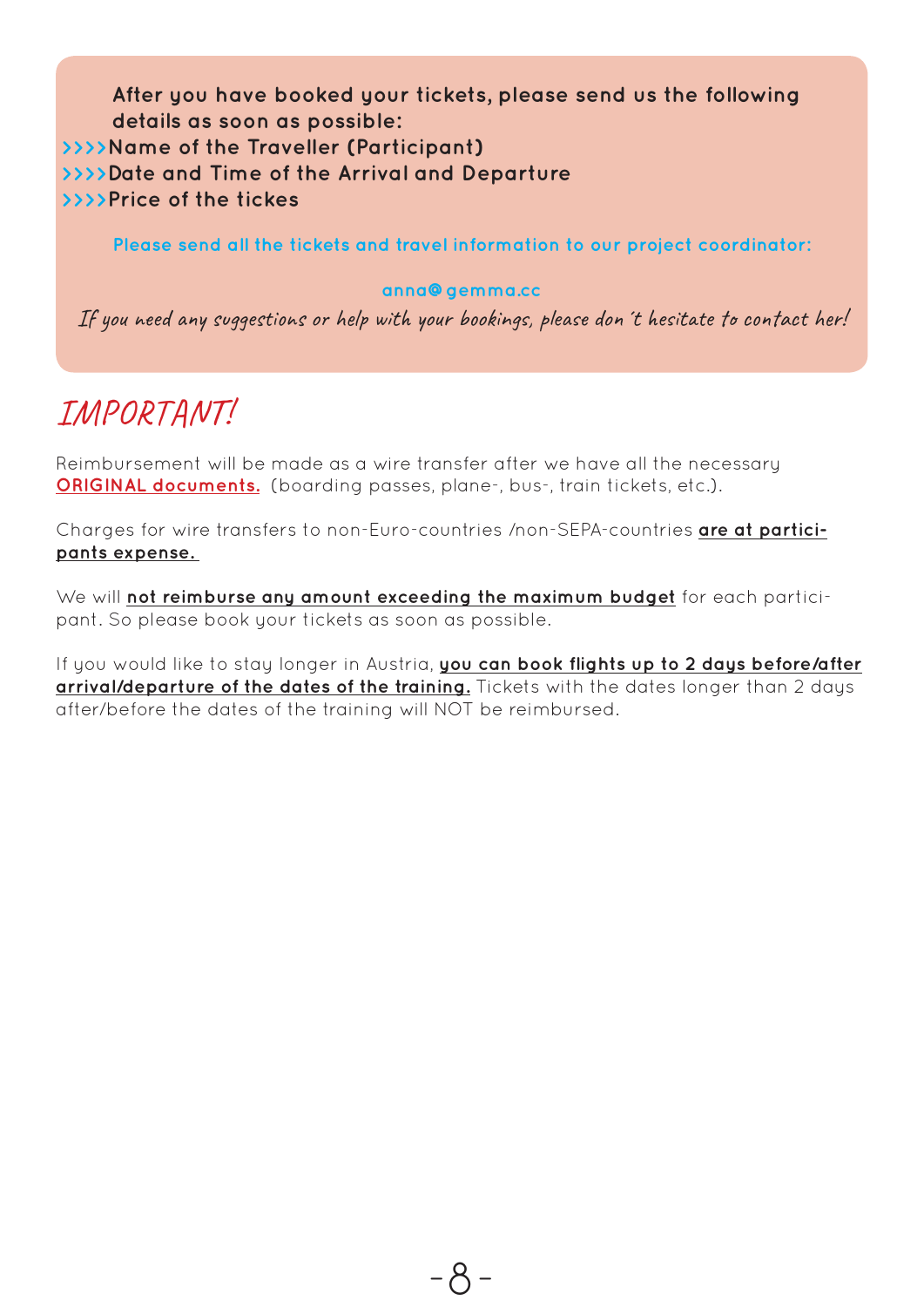### -ABOUT THE VENUE-

**We will be hosted: Youth Hostel Cap Wörth** Seecorso 39 | 9220 Velden



#### **>>>>(http://www.hiyou.at/index.php?article\_id=39&clang=1)**

We will share nationalities among the rooms. There is a bathroom/shower in each room. Bed linen will be provided by the hostel. **Please take some towels with you.** Breakfast, lunch, dinner and coffee breaks will be provided in the hotel during the whole project.

As you can check in the website, the place offers different activities and possibilities and it can be enjoyed by the participants. Don't forget your **swimming clothes** because there is an amazing lake and an indoor swimming pool in the Hostel Cap Wörth! **HOW TO GET THERE!**

Almost all of you will fly to Vienna International Airport and from there you will have to take a train/bus to Velden am Wörthersee. Each group will be instructed separately in the best way to reach Velden am Wörthersee by e-mail after confirming the arrival time. All the groups will be picked up by the organizers at the **train/bus station in Velden am Wörthersee.**

*Note: Organizers will not provide any accommodation for additional stay in Austria.* If participants plan to arrive a few days earlier or depart a few days later they are kindly requested to inform us and we will be glad to offer assistance with booking a hotel.

-9-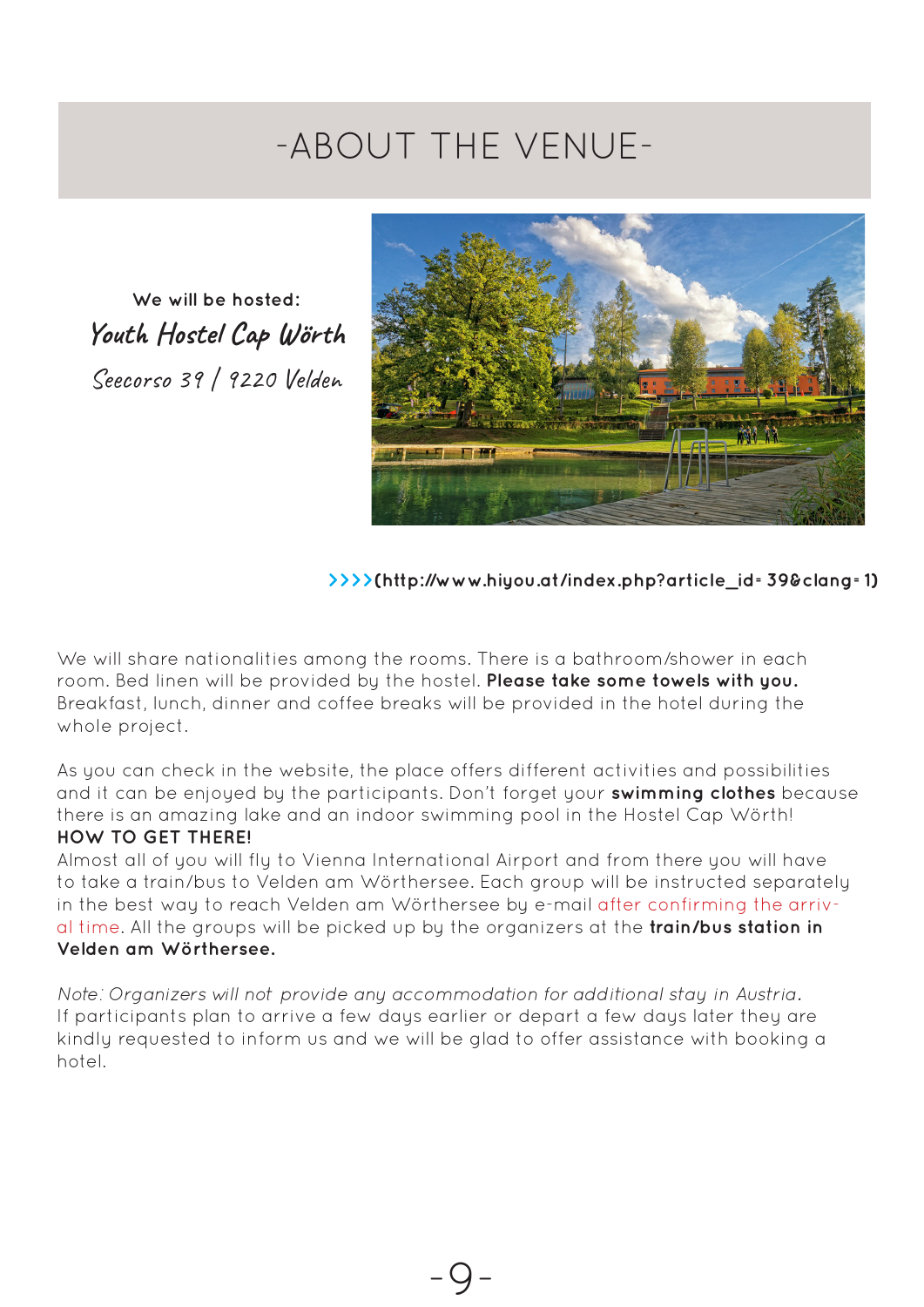### -PARTICIPANTS AND PREPARATION OF THE GROUPS-

PLEASE FIND<br>PLICATION FORM Letter.

Each country will select the participants from **18 to 30 years old.** 

We will need the following information about each one:

- **Full Name**
- **- Gender**
- **- Birthdate / Age**
- **- Passport Number or ID number with issue and expiration date**
- **- Phone number and e-mail**
- **- Special Needs (Allergy, Food restriction, Health restrictions)**

### -WHAT TO BRING-

 $\mathit{Clothes:}\;$  we don`t have any dressing code at our training. So feel free to take whatever clothes make you feel comfortable but remember Austria is situated in the Alps and we advise you to check the weather forecast in advance. Evenings might be cold, and raincoats are advisable in this period of the year. The venue has a big outdoor area and a wide range of free time activities. Pack suitable clothes in order to enjoy being outdoors.

Promo materials with main information to present your Organisation during the evening of Organisation Market.



For Intercultural Evening: Ideas, music, snacks, drinks etc to present your country and culture.